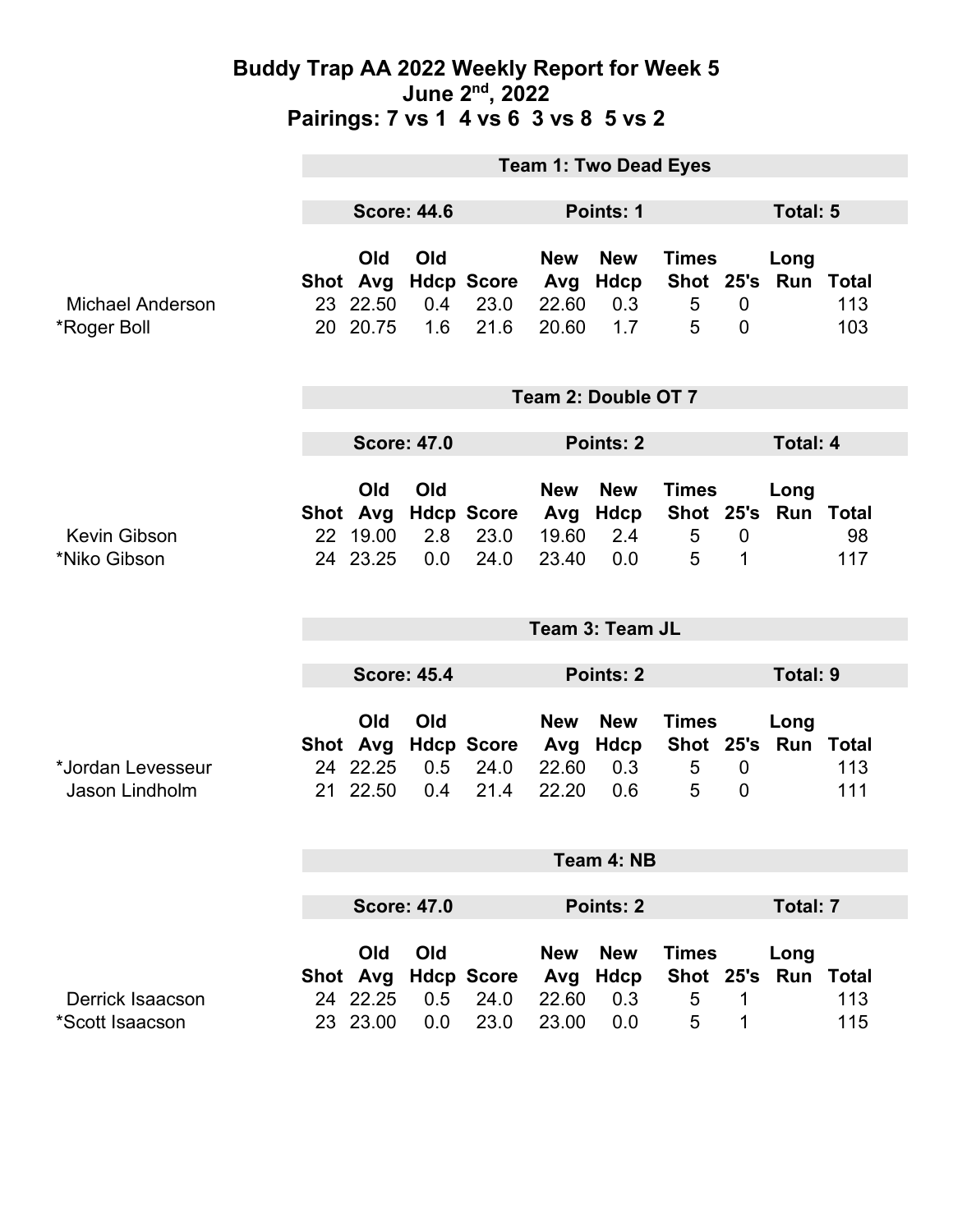### **Buddy Trap AA 2022 Weekly Report for Week 5 June 2nd, 2022 Pairings: 7 vs 1 4 vs 6 3 vs 8 5 vs 2**

|                                    | <b>Team 5: D-Squared</b>  |                                         |                   |                                   |                                     |                                  |                             |                               |                             |            |
|------------------------------------|---------------------------|-----------------------------------------|-------------------|-----------------------------------|-------------------------------------|----------------------------------|-----------------------------|-------------------------------|-----------------------------|------------|
|                                    | <b>Score: 38.9</b>        |                                         |                   | Points: 0                         |                                     |                                  |                             | <b>Total: 6</b>               |                             |            |
| Dan Lahlum<br>*Daniel Lahlum       |                           | Old<br>Shot Avg<br>20 21.75<br>18 23.25 | Old<br>0.9<br>0.0 | <b>Hdcp Score</b><br>20.9<br>18.0 | <b>New</b><br>Avg<br>21.40<br>22.20 | <b>New</b><br>Hdcp<br>1.1<br>0.6 | <b>Times</b><br>5<br>5      | $\overline{0}$<br>1           | Long<br>Shot 25's Run Total | 107<br>111 |
|                                    | <b>Team 6: Felten</b>     |                                         |                   |                                   |                                     |                                  |                             |                               |                             |            |
|                                    | <b>Score: 30.0</b>        |                                         |                   |                                   | Points: 0                           |                                  |                             | <b>Total: 4</b>               |                             |            |
| *Chris Chris<br><b>Susan Susan</b> |                           | Old<br>Shot Avg<br>24.00<br>19.67       | Old<br>0.0<br>2.3 | <b>Hdcp Score</b>                 | <b>New</b><br>Avg<br>24.00<br>19.67 | <b>New</b><br>Hdcp<br>0.0<br>2.3 | <b>Times</b><br>3<br>3      | $\mathbf 0$<br>$\overline{0}$ | Long<br>Shot 25's Run Total | 72<br>59   |
|                                    | Team 7: J's Breakin Clays |                                         |                   |                                   |                                     |                                  |                             |                               |                             |            |
|                                    | <b>Score: 44.6</b>        |                                         |                   |                                   | <b>Points: 1</b>                    |                                  |                             | <b>Total: 5</b>               |                             |            |
| *John Haussner<br>Jordan Haussner  |                           | Old<br>Shot Avg<br>24 23.25<br>18 19.25 | Old<br>0.0<br>2.6 | <b>Hdcp Score</b><br>24.0<br>20.6 | <b>New</b><br>Avg<br>23.40<br>19.00 | <b>New</b><br>Hdcp<br>0.0<br>2.8 | <b>Times</b><br>5<br>5      | 1<br>$\mathbf 0$              | Long<br>Shot 25's Run Total | 117<br>95  |
|                                    | Team 8: League average    |                                         |                   |                                   |                                     |                                  |                             |                               |                             |            |
|                                    | <b>Score: 42.5</b>        |                                         |                   |                                   | Points: 0                           |                                  |                             | <b>Total: 0</b>               |                             |            |
|                                    |                           | Old                                     | Old               | Shot Avg Hdcp Score Avg Hdcp      | <b>New</b>                          | New                              | <b>Times</b><br>$\mathbf 0$ | $\overline{0}$                | Long<br>Shot 25's Run Total | 0          |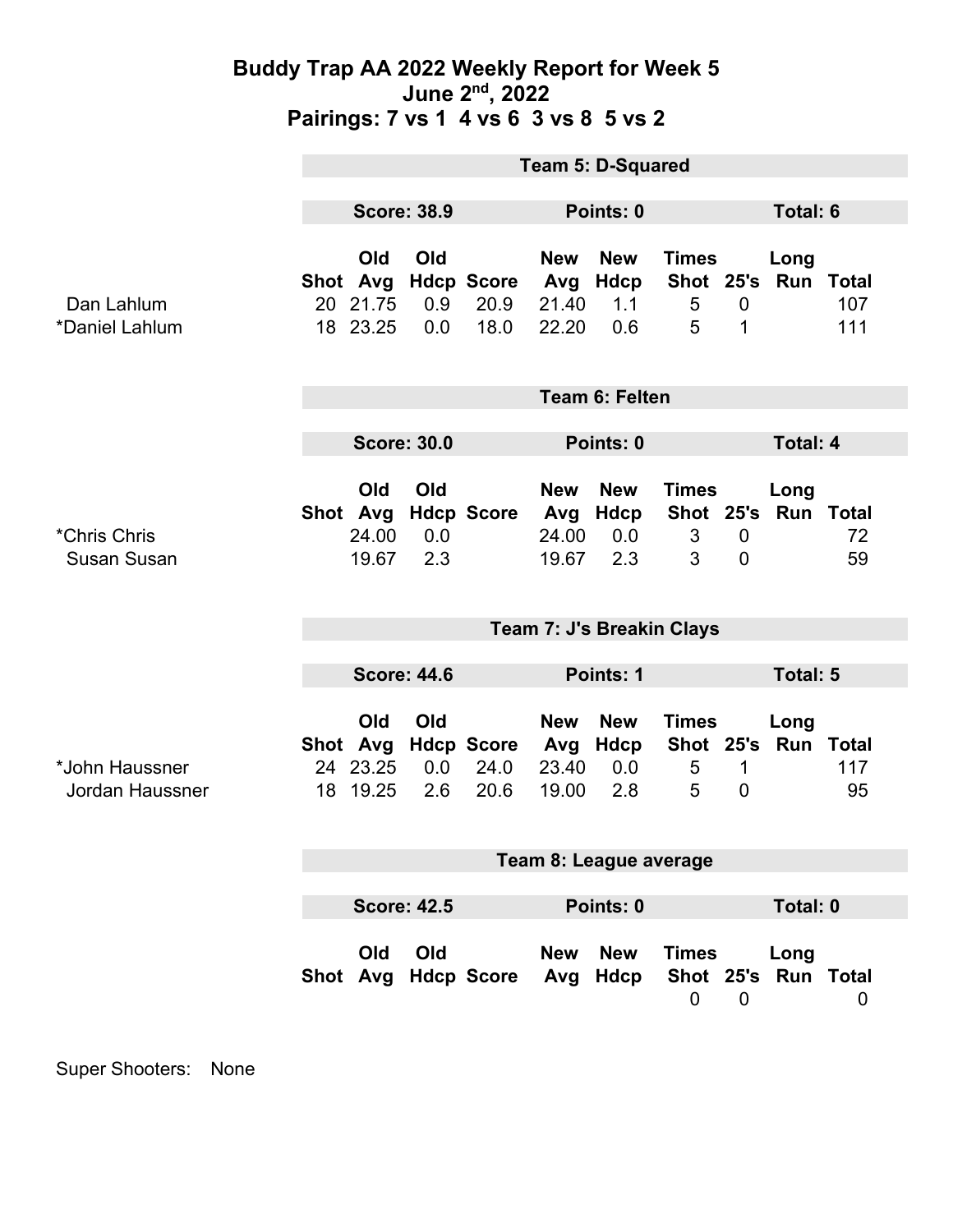### **Buddy Trap AA 2022 Weekly Report for Week 5 June 2nd, 2022 Pairings: 7 vs 1 4 vs 6 3 vs 8 5 vs 2**

## **Buddy Trap AA 2022 Team Standings through week 5**

| Team 3 | <b>Team JL</b>           | 9.0 |
|--------|--------------------------|-----|
| Team 4 | <b>NB</b>                | 7.0 |
| Team 5 | <b>D-Squared</b>         | 6.0 |
| Team 7 | <b>J's Breakin Clays</b> | 5.0 |
| Team 1 | <b>Two Dead Eyes</b>     | 5.0 |
| Team 6 | <b>Felten</b>            | 4.0 |
| Team 2 | Double OT 7              | 4.0 |
| Team 8 | League average           | 0.0 |